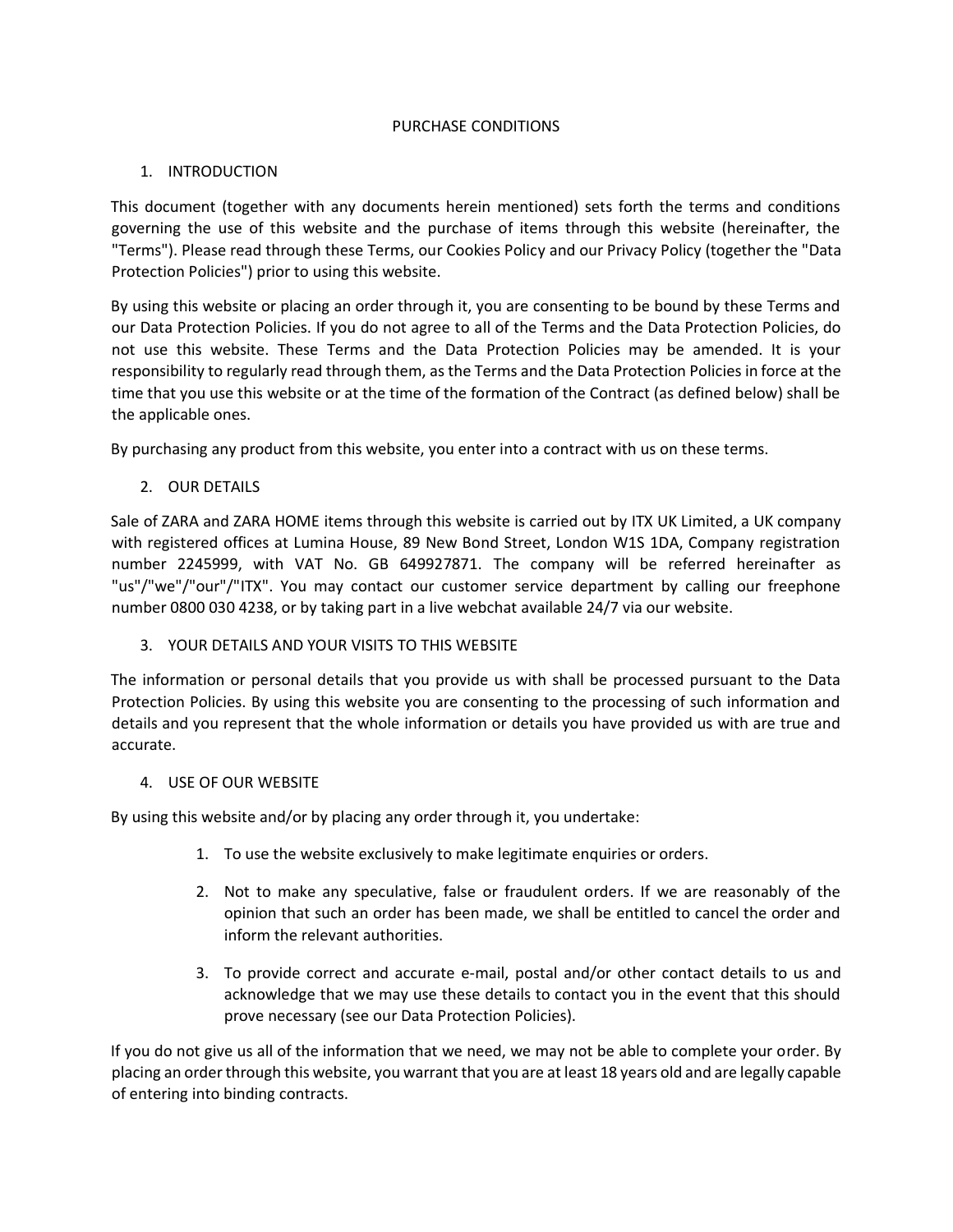## Age-Restricted Items

The purchase of certain products made available on the Website is subject to age requirements specified by law. We are not permitted by law to supply these items to individuals who do not satisfy these age requirements and, if you are underage, you must not attempt to order these items through the Website. If you are placing an order for an item that by law is age-restricted, such as knives, including all cutlery knives or bladed articles, then by clicking the "Authorise Payment" button you are also confirming to us that you are aged 18 or over, being of at least the legal age required to purchase the item. By clicking the "Authorise Payment" button, you further acknowledge and consent to us taking steps to verify your age by reference to publicly-available third-party sources. We reserve the right not to supply any agerestricted item where we reasonably believe that you are below the relevant minimum age.

All age-restricted items must be received by a person who is at least 18 years old at the time of delivery or in-store handover. We require this regardless of the relevant age limited for the age-restricted item.

We reserve the right to request proof of age identification from you when you receive the package, if your order contains age-restricted items, and we are unsure that you are at least 18 years old at the point of delivery or at the point of in-store handover. For the delivery or handover of all age-restricted items, we operate on a Challenge 25 basis, which means that if we think that you look under the age of 25, we will ask you to show us proof of age verification. If you are asked for proof of age verification and are unable to provide us with any, we reserve the right to withhold the delivery or in-store handover.

## 5. SERVICE AVAILABILITY

Items offered over this website are only available for delivery to the United Kingdom mainland, Northern Ireland and the Isle of Man.

If you wish to order items from another EU member state outside of the UK via this website, you are of course welcome to do so, however the ordered items can only be delivered to a delivery address within the United Kingdom mainland, Northern Ireland or the Isle of Man.

## 6. HOW THE CONTRACT IS FORMED

The information set out in the Terms and the detail contained on this website do not constitute an offer for sale, but rather an invitation to treat. No contract in respect of any items will exist between us and you until your order has been expressly accepted by us, whether or not funds have been deducted from your account. If we do not accept your offer and funds have already been deducted, these will be fully refunded. To place an order, you must follow the online shopping process and click on "Authorise payment" to submit the order. After this, you will receive an email from us confirming receipt of your order (the "Order Confirmation"). Please note that this does not mean that your order has been accepted. Your order constitutes your offer to us to buy one or more items from us. All orders are subject to acceptance by us, and we will confirm this acceptance to you by sending you an email that confirms that the item is being sent (the "Shipping Confirmation"). The contract for the purchase of an item between us (the "Contract") will only be formed when we send you the Shipping Confirmation, or in respect of age restricted items only will be formed at the moment of delivery to you, and we may require you show valid photographic ID with a date of birth, upon delivery. The Contract will relate only to those items whose dispatch we have confirmed in the Shipping Confirmation. We will not be obliged to supply any other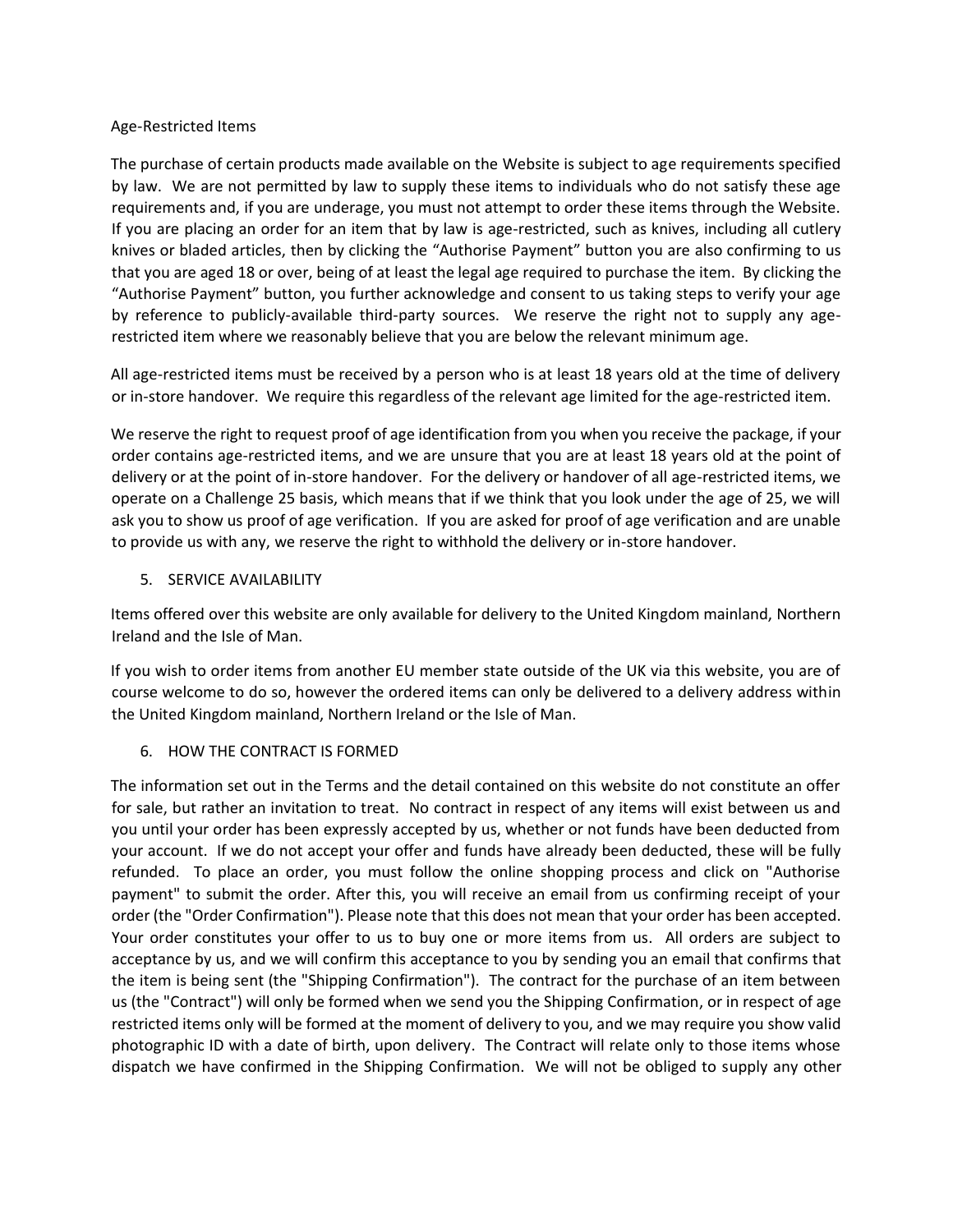items which may have been part of your order, until the dispatch of those items has been confirmed in a separate Shipping Confirmation.

### 7. AVAILABILITY OF ITEMS

All orders for items are subject to availability and in this regard, in the event of supply difficulties or because items are no longer in stock, we reserve the right to give you information about substitute items of an equal or higher quality and value which you can order. If you do not wish to order the substitute items we will reimburse any monies that you may have paid.

## 8. REFUSAL OF ORDER

We reserve the right to withdraw any items from this website at any time and/or remove or edit any materials or content on this website. Whilst we will use our reasonable endeavours to process all the orders submitted to us, there may be exceptional circumstances which mean that we may need to refuse to process or accept an order after we have received it or sent you an Order Confirmation, which we reserve the right to do at any time. We will not be liable to you or any other third party by reason of our withdrawing any item from this website, removing or editing any materials or content on this website, or for refusing to process or accept an order after we have received it or sent you an Order Confirmation.

9. DELIVERY

Subject to availability (see Clause 7 above), and unless there are any exceptional circumstances, we will endeavour to fulfil your order for items listed in the Shipping Confirmation by the delivery date set out in the Shipping Confirmation or, if no estimated delivery date is specified, then within a maximum of 30 days of the date of the Order Confirmation. If we fail to deliver the items within 30 days of the date of the Order Confirmation, you may cancel the Contract and we will reimburse you the price paid for the items and any delivery costs paid.

If our supply of the items is delayed by an event outside our control, then we will contact you as soon as possible to let you know, and we will take steps to minimise the effect of the delay. Provided we do this, we will not be liable for delays caused by the event, but if there is a risk of substantial delay you may contact us to end the Contract and receive a refund for any items you have paid for but not received. With regard to the virtual gift card, we will send it on the date indicated by you when you place your order.

Please note however that we do not deliver on Saturdays or Sundays, except in the case of the virtual gift card which will be delivered on the date indicated by you.

For the purpose of these Terms, "delivery" or "delivered" shall be deemed to have occurred when you or a third party nominated by you acquires physical possession of the items, which will be evidenced by the signing for receipt of the items at the agreed delivery address. The virtual gift card shall be deemed to be delivered in accordance with the Terms and Conditions of the Gift Card, and in all cases on the delivery date of the virtual card to the e-mail address indicated by you.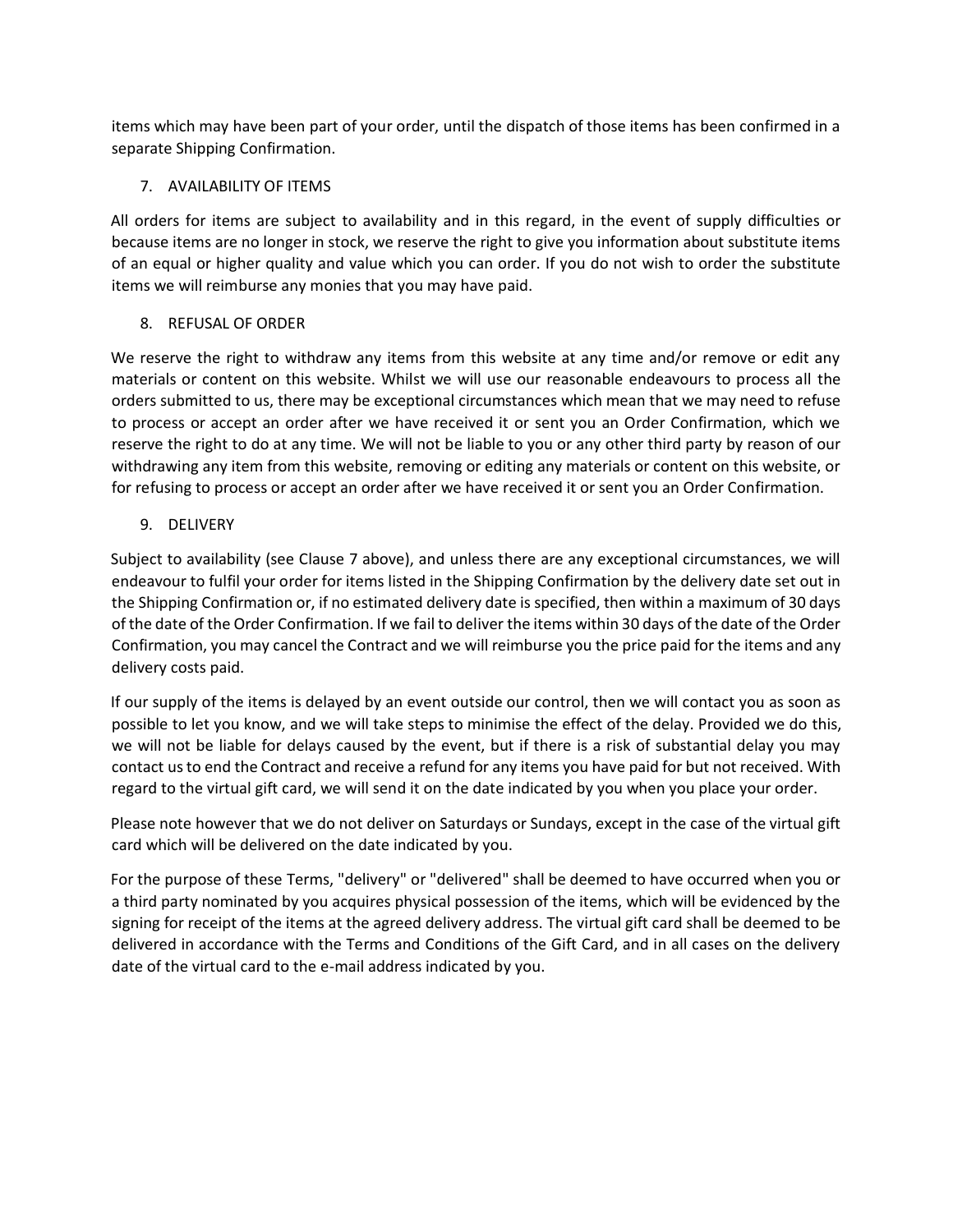## 10. NON-DELIVERY OR ABANDONED PARCELS

If we are unable to deliver, your items will be returned to our depot. We will leave a note explaining where your parcel is and how you can rearrange delivery. If you are not at the delivery location at the time agreed, please contact us again to rearrange delivery for another mutually convenient day.

If your order has not been delivered for reasons not attributable to us, or you have not collected it from the store (where your chosen delivery method was store collection) we will contact you, and if after 30 days from the date when the order was made available to you, if remains uncollected or you refuse to collect it, it will be deemed to have been abandoned by you. For further information, please contact us via Customer Services.

This clause shall not apply to the virtual gift card, for which the delivery is governed by the Terms and Conditions of the Gift Card and clause 9 above.

## 11. INSTANT DELIVERY

If you have ordered ZARA items only, and chosen the delivery at store option, we may subsequently notify you that our "Instant Delivery" service is available for the items in your order. As this is subject to stock availability and other factors, it cannot be chosen by you when you place your order. If we have notified you that "Instant Delivery" is available, your order will be available to be picked up by you from that store before the estimated delivery dates that are stated in the Buying Guide section of our website.

Once your "Instant Delivery" order has been prepared, we will contact you to let you know that it is ready to be picked up. You can pick up the order either in person (by showing the QR code on your electronic receipt) or you can appoint someone else to pick up the order on your behalf. In this case, the appointed person must show the QR code on your electronic receipt.

The terms of this Clause 11 (together with the rest of these Terms) will apply to you if you make a purchase via the "Instant Delivery" service, and will be subject to any other applicable regulations.

## 12. PRE-ORDER ITEMS

We may make it possible to order items through our website before we have them in stock ("**Pre-Order Items**").

When you order Pre-Order Items:

- (a) they will typically be delivered within thirty (30) days of the date of your Order Confirmation; any longer delivery times will be shown on the website at the time you place your order;
- (b) we will e-mail you a Shipping Confirmation when we have sent the Pre-Order Items out to you;
- (c) they may be delivered in separate packages, and at different times, to any other items which you order; and
- (d) you may cancel your order in the same way as any other order, see Clause 17 below for full details.
- 13. RISK AND TITLE

The Items will be at your risk from the time of delivery.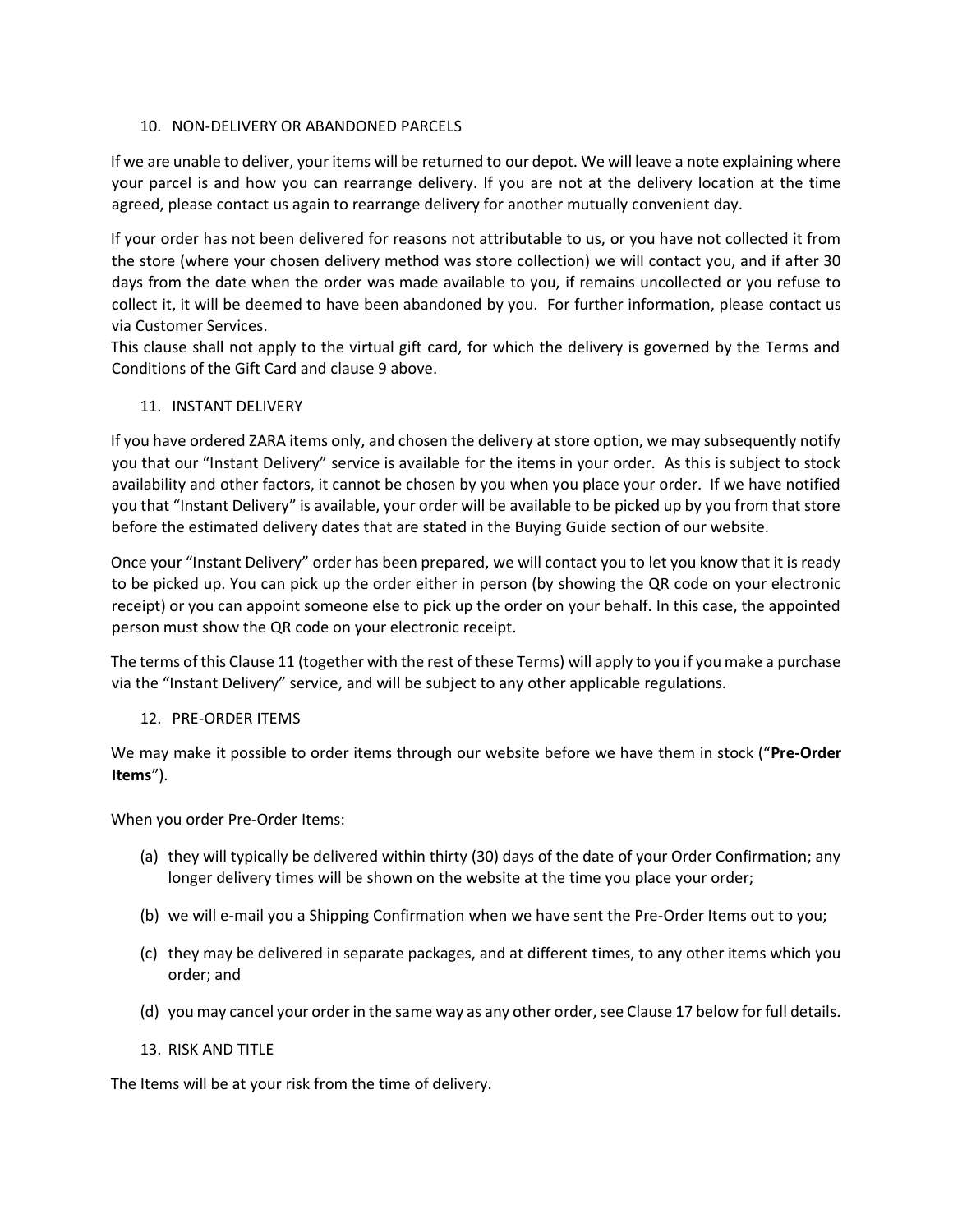Ownership of the items will only pass to you when we receive full payment of all sums due in respect of the items, including delivery charges, or upon delivery (as defined in Clause 9), whichever is the later.

#### 14. PRICE AND PAYMENT

The price of any items will be as stipulated on our website from time to time, except in cases of obvious error. While we try to ensure that all prices on this website are accurate, errors may occur. If we discover an error in the price of items you have ordered, we will inform you as soon as possible and give you the option of reconfirming the order at the correct price or cancelling it. If we are unable to contact you, the order will be treated as cancelled and if you have already paid for the items you will receive a full refund. We are under no obligation to provide the items to you at the incorrect (lower) price (even after we have sent you a Shipping Confirmation) if the pricing error is obvious and unmistakeable and could have reasonably been recognised by you as an incorrect price.

The prices on this website include VAT but exclude delivery costs, which will be added to the total amount due as set out in our Buying Guide. Only full price items count towards the free shipping option.

Prices are liable to change at any time, but (other than as set out above) changes will not affect orders in respect of which we have already sent you an Order Confirmation. Therefore, except as provided above, price adjustments on previous orders are not permitted.

Once you have finished shopping, all the items you wish to purchase are added to your basket and your next step will be to go to the checkout process and make payment. To do this, you must follow the steps of the purchase process, completing or verifying the information requested in each step. Throughout the purchase process, before payment, you can modify the details of your order. There is a detailed description of the purchase process in the Buying Guide. Also, if you are a registered user, a record of all the orders placed by you is available in the "My Account" area.

Payment can be made by Visa, Mastercard, American Express, PayPal, and Apple Pay (only for iPhone or iPad APP). You can also pay all or part of the price of your order with a Zara gift card or credit voucher card for the United Kingdom issued by ITX UK Limited (or under its previous company name, Zara UK Limited); or with a Zara Home, Massimo Dutti, Bershka, Pull & Bear, Stradivarius, Oysho or Uterqüe gift card or credit voucher card for the United Kingdom issued on or after 28 October 2020 by ITX UK Limited or Zara UK Limited. If you subsequently wish to exchange your order due to "Change of size", this option will only be available for ZARA items, and only if you have used any of the following means of payment: Visa, MasterCard, or American Express.

To minimise the possibility of unauthorised access, your credit card details will be encrypted. By clicking "Authorise payment" you are confirming that the credit card is yours or that you are the legitimate holder of the gift card or the credit voucher card. Credit cards are subject to validation checks and authorisation by your card issuer, but if your card issuer fails to authorise payment to us, we will not be liable for any delay or non-delivery and may not be able to form a contract with you.

*Ordering through electronic devices in store, and making payment for those purchases*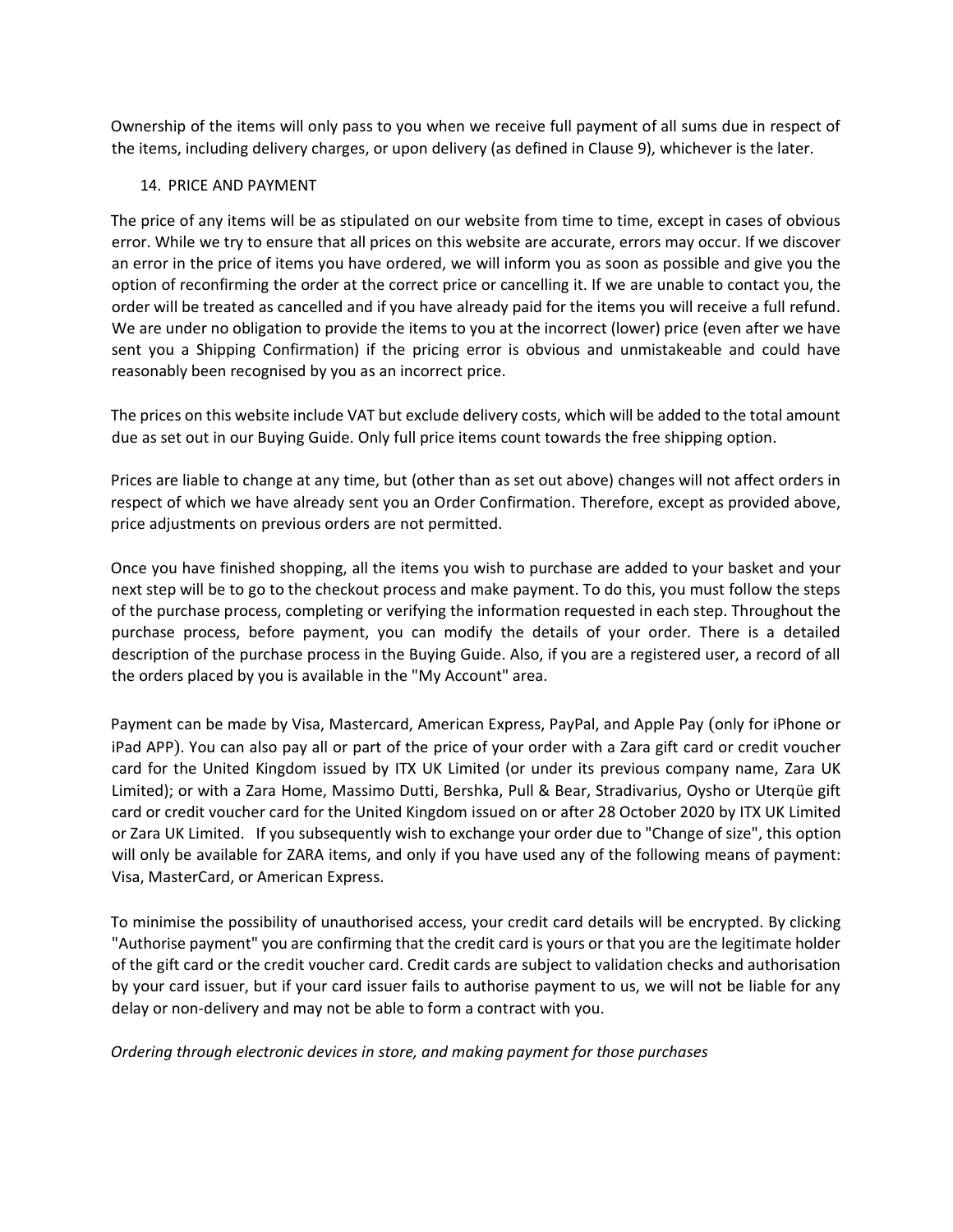If you are placing your order through one of the electronic devices that are available at certain ZARA stores in the United Kingdom for this purpose, you must follow the steps of the purchase process that appear on the device, completing or verifying the information requested in each step. Throughout the purchase process, before payment, you can modify the details of your order. You must choose your payment method, and whether or not you require a gift receipt (if one is available), before you place your order. Please note that a binding order is placed at the time that you press the relevant "Authorise Payment" button on the device screen, and you are required to pay for your order once it has been placed.

Payment can be made by Visa, Mastercard, or American Express card, and the above provisions regarding validation checks and authorisation of your card will apply. You may also be given the option to pay for your order at the till, and in which case, your payment can be made by any of the means of payment available in those stores.

Please note that if you place your order through an instore electronic device, but wish to cancel the order, you must pay for the order and wait for the items to be delivered, before returning them in accordance with the returns policy described below.

## 15. BUYING ITEMS AS A GUEST

The functionality of buying items as a guest is also available on this website. For this type of purchase, we will only request from you the essential data that is required to process your order. Upon completion of the purchase process, you will be offered the possibility of registering as a user or continuing as a nonregistered user.

## 16. VALUE ADDED TAX

All purchases done through this website are subject to the statutory Value Added Tax (VAT). In this regard, and pursuant to Chapter I of Title V of the Council Directive 2006/112/EC of 28 November 2006, the place of supply will be deemed to be within the Member State of the address where items shall be delivered, and applicable VAT shall be at the prevailing rate in each Member State where the items are to be supplied in accordance with the order placed.

The prices displayed on this website include VAT.

# 17. RETURNS POLICY

You may cancel your order for any reason up to 30 days from the date on which you receive the Shipping Confirmation, by notifying us of your decision to cancel using the following contact details: through the live webchat available 24/7 on our website, or by calling our Freephone number 0800 030 4238. To meet the cancellation deadline, it is sufficient for you to send your communication concerning your exercise of the right to cancel before the cancellation period has expired.

If you have been charged for any items then we will process a refund via your original payment method. Please refer to our Returns and Exchanges Policy in our Buying Guide for further information.

If we accept your returns later than 30 days from the date on which you received the Shipping Confirmation (we may, but we are not required to), we will refund you by way of voucher. Please note that this does not apply to items which were defective when purchased from us, for which you will be refunded via your original payment method.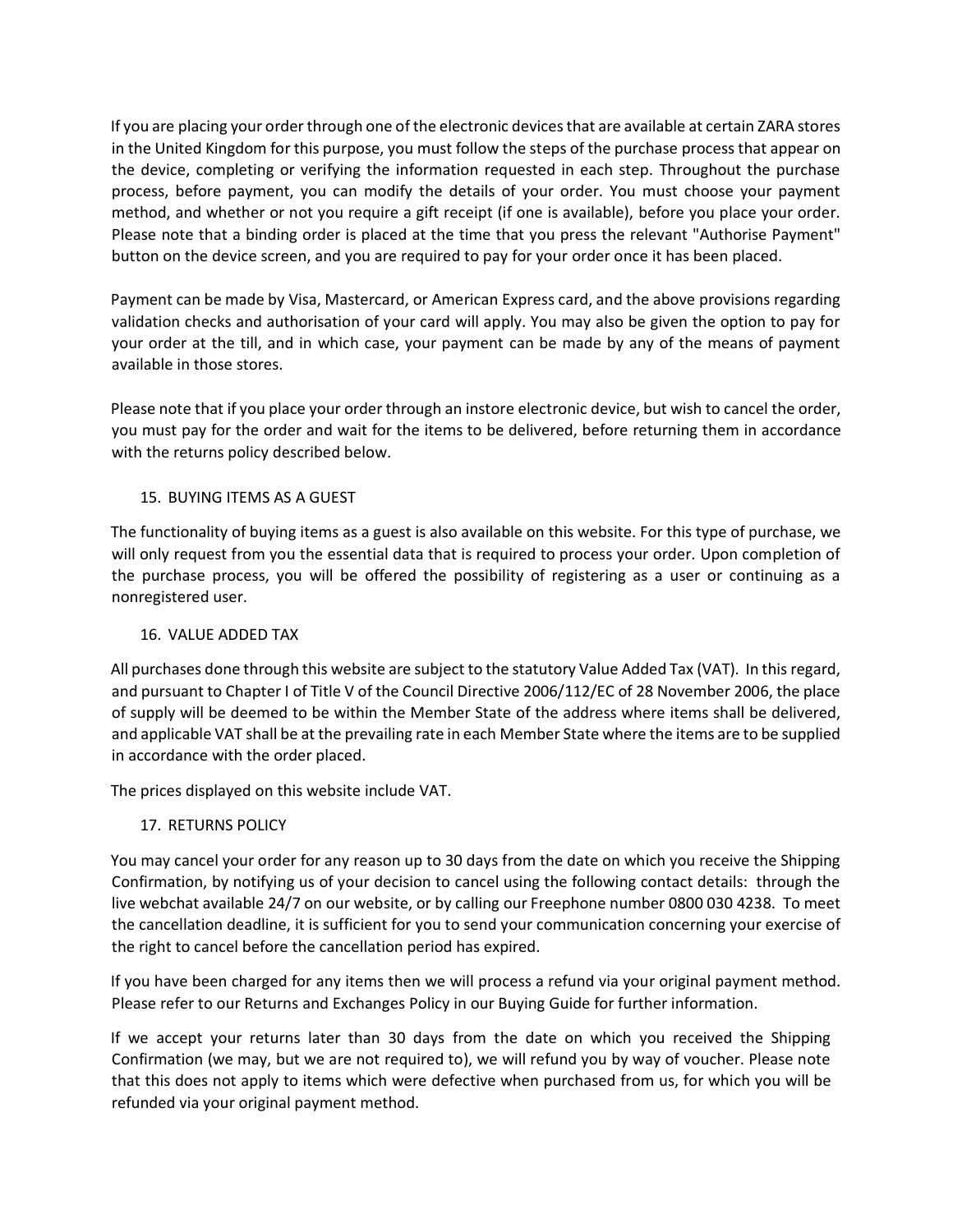Return of gift cards is governed by the Terms and Conditions of the Gift Card.

You do not have the right to cancel the Contract when it is for the delivery of any of the following three categories of "Excluded items":

#### **Excluded Items**

- 1. Items that have been made to your specifications or clearly personalised.
- 2. Sealed audio recordings, sealed video recordings or sealed computer software, once they are unsealed/unwrapped after you have received them
- 3. Sealed items that are not suitable for return for health protection and hygiene reasons (eg underwear, swimwear, earrings, hosiery, socks and fragrances), and that have been unsealed after delivery, or if the hygiene label is no longer in place.

When you receive the items, you may handle them to establish their nature, characteristics and functioning. Acceptable handling of the items is that which would reasonably be allowed in a shop. Items should not have been damaged, soiled, washed, altered or worn (other than to try the item on) and any labels or tags must be intact. If your handling goes beyond what is acceptable and the items are damaged or diminished in value, we may deduct from the amount we reimburse to you, or you may be liable to us for, an amount equal to the diminished value of the items.

Items sent with special packaging (such as fabric bags, special boxes, suit carriers, tie-dye items) or additional accessories, must be returned with this special packaging or accessories also in the same condition.

#### **Returns Methods**

To return a ZARA item, just choose one of the flexible return options below.

a) Returns at any ZARA store

You may return any ZARA or ZARA HOME item purchased through this website at any ZARA store in the UK. You just need to present, as well as the item, the e-ticket that was attached to the Shipping Confirmation, which is also saved under your account on our website, and on the Zara mobile app. You can present the e-ticket either by showing it in digital form on your mobile phone, or by bringing to the store a print-out of the e-ticket. Please note that ZARA HOME products purchased through this website can be returned at ZARA HOME stores in the UK as well, following the same procedure as provided in this section. This option is always free of charge.

## *Return of items ordered through electronic devices in store, paid for at the till*

Please note that in respect of orders that were originally placed through an electronic device in a Zara store in the UK **and** that were paid for at the till of that store, returns can **only** take place in any Zara store in the UK, and not via method b) below, or any other method.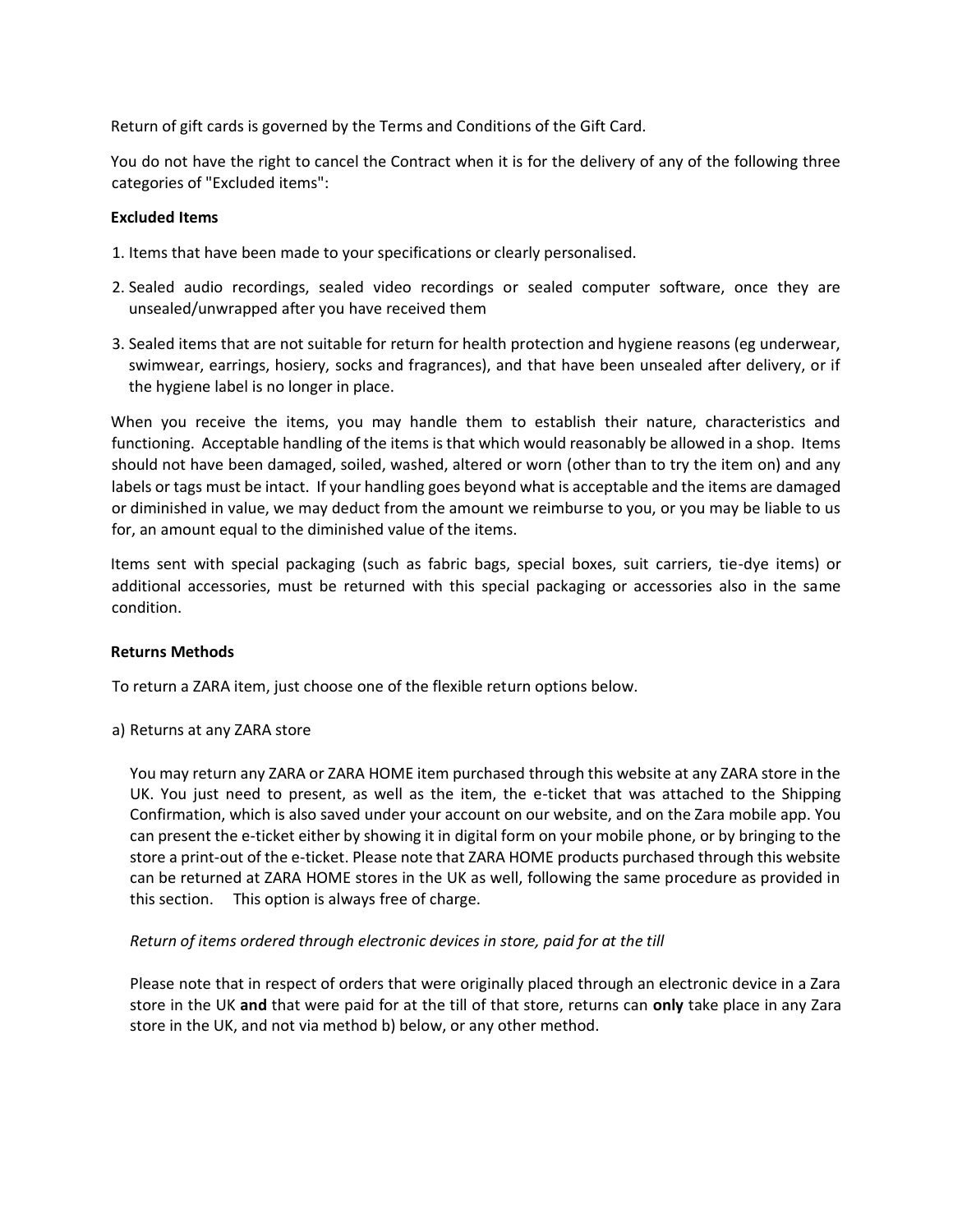### b) Returns to a UK Drop-Off Point

A "Drop-Off Point" is a parcel collection point, shop, or kiosk, used by the postal service or courier service which offers this service in your area. To request this returns option, you should access the "My Account" > Purchases > Returns" section of the website or App, and follow the steps provided. You will then be able to use your location or address to find your closest Drop-Off Point, and which postal or courier service uses each location, and from this, you must select one. We will email you a QR code for you to be able to attach to the parcel and drop your parcel off at the Drop-Off Point. You can switch the location of the Drop-Off Point provided the new one is used by the same postal/courier service, but you cannot switch the postal/courier service.

Please send the item in the same package that you received it, and follow the directions on the "Returns" section of this website. If you no longer have the original packaging, you can return your items using any other packaging, as long as it is sealed correctly and adequately to avoid losing the items. ZARA HOME items must be returned in their sealed original packaging and in their original condition. If you have bought any items as a guest, you may request return via Drop-Off Point through the link sent to you in the order confirmation email. If you have any questions, please contact us on the live webchat available 24/7 via our website, or by calling 0800 030 4238.

Please note that you will be charged for the cost of a return to a UK Drop-Off Point. We will charge a fixed amount of £1.95, which we will immediately deduct from the amount to be refunded to you.

## c) Returns by Courier (for ZARA HOME bulky items only)

In case of bulky items that cannot be returned to a UK Drop-Off Point, you can request the return by Courier arranged by us. You must contact us through our web form or by telephone at 0800 030 4238 to arrange for the product to be collected at your home. You should send the product in the same package received, in its sealed original packaging and in its original condition, by following the directions on the "RETURNS" section of this website. If you have bought any goods as a guest, you may request returns by Courier by phone, dialling 0800 030 4238. These options will not entail any additional cost to you.

If you do not wish to use any of the return methods available we suggest you use an established courier in such instances, and select a recorded or guaranteed delivery service where available, and you will be responsible for the return costs. Please bear in mind that if you wish to return the items to us freight collect/cash on delivery, we may charge you any costs incurred in such return.

After examining the items, we will inform you of whether you have the right to reimbursement of the amounts paid. Delivery costs will be reimbursed when the right of withdrawal is exercised within the statutory period and, all the items which the relevant parcel consisted of are returned. The refund will be paid as soon as possible and, in all cases, within 14 days from the date on which you notified us of your intention to cancel. Notwithstanding this, we may withhold the reimbursement until we have received the items back, or until you have supplied sufficient evidence of having sent back the items, whichever is the earlier. The refund, less the fixed return costs if applicable (please see above), will always be paid using the same payment means you used to pay for your purchase, except when either: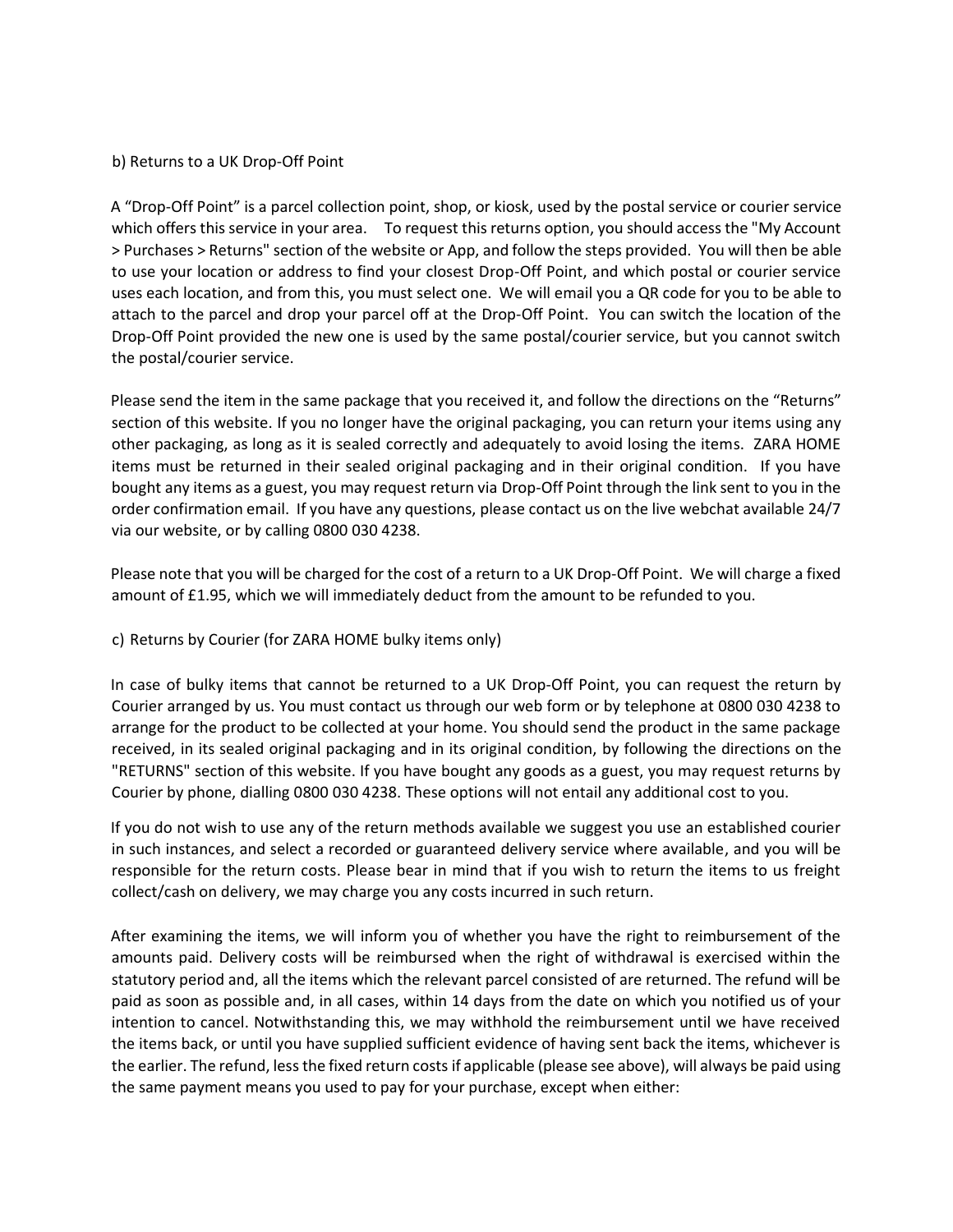- a gift receipt is presented with the returned items; or
- we accept the returned items from you later than 30 days from the date on which you received the Shipping Confirmation (which we may accept, but we are not required to). In these two instances, the refund will be made via a credit receipt or voucher.

You are responsible for the cost and risk of returning the items to us, as indicated above.

If you have any questions, you can contact us via the live webchat available 24/7 via our website, or by calling 0800 030 4238.

## **Exchanges – for a change of size**

If you decide that a ZARA item that you have purchased is in the wrong size for you, then you may be able to request a change in its size, without having to pay an additional delivery charge for the new item being sent to you, provided that you return the original item. This option is irrespective of your right of withdrawal, which will continue to exist legally and contractually. You can request the change of size via the "Orders and Exchanges" section of "My Account" on this website. You should select the new size of your ZARA item, and provided that (1) it is the same item; (2) its price on this website is equal to, or greater than, the price that you paid for the original item (but please note, in these circumstances only, you will not be charged for the price); (3) the means of payment that you originally used is one of those specified as such in Clause 13 of these Term; (4) you have no more than two exchange requests simultaneously for the same order; and (5) you are not requesting more than 5 items to be exchanged in each request; then you will be able to request the change in size. Please note that the option for you to change the size of your original item will only be displayed as being available to you when all five of these conditions are met. This option is not available for ZARA HOME products sold via this website.

Once you have requested the exchange, and selected the appropriate returns method, you must return the original item, either to any Zara store in the UK, or by dropping it off at a Drop-Off Point, in the UK, using a returns-paid label that we can supply to you. You must return the item without any undue delay, and in any event within a maximum period of 14 calendar days from making the exchange request via this website. Neither of these options for returning the item will generate additional costs for you.

If you want to return the original ZARA item at any Zara store in the UK, you must present, as well as the original item, the e-ticket that was attached to the Shipping Confirmation, which is also saved under your account on our website, and on the Zara mobile app. You can present the e-ticket either by showing it in digital form on your mobile phone, or by bringing to the store a print-out of the e-ticket. If you want to return the item at your local Drop-Off Point in the UK, you should contact us to arrange for us to send you a pre-paid postage label, and return it in the same package that you received it, with the pre-paid postage label attached, following the directions on the "Orders and Exchanges" section of the Buying Guide. If you no longer have the original packaging, you can return your items using any other packaging, as long as it is sealed correctly and adequately to avoid losing the items. ZARA HOME items must be returned in their sealed original packaging and in their original condition.

After you have chosen your return method, we will aim to send your new order to you, of the item in its revised size, within 2-3 working days from the date of request of the exchange, and in any event within a maximum of 30 days from that date. This option will not present an extra cost to you. The new order is governed by the provisions of these Terms, including your ability to exercise your right of withdrawal.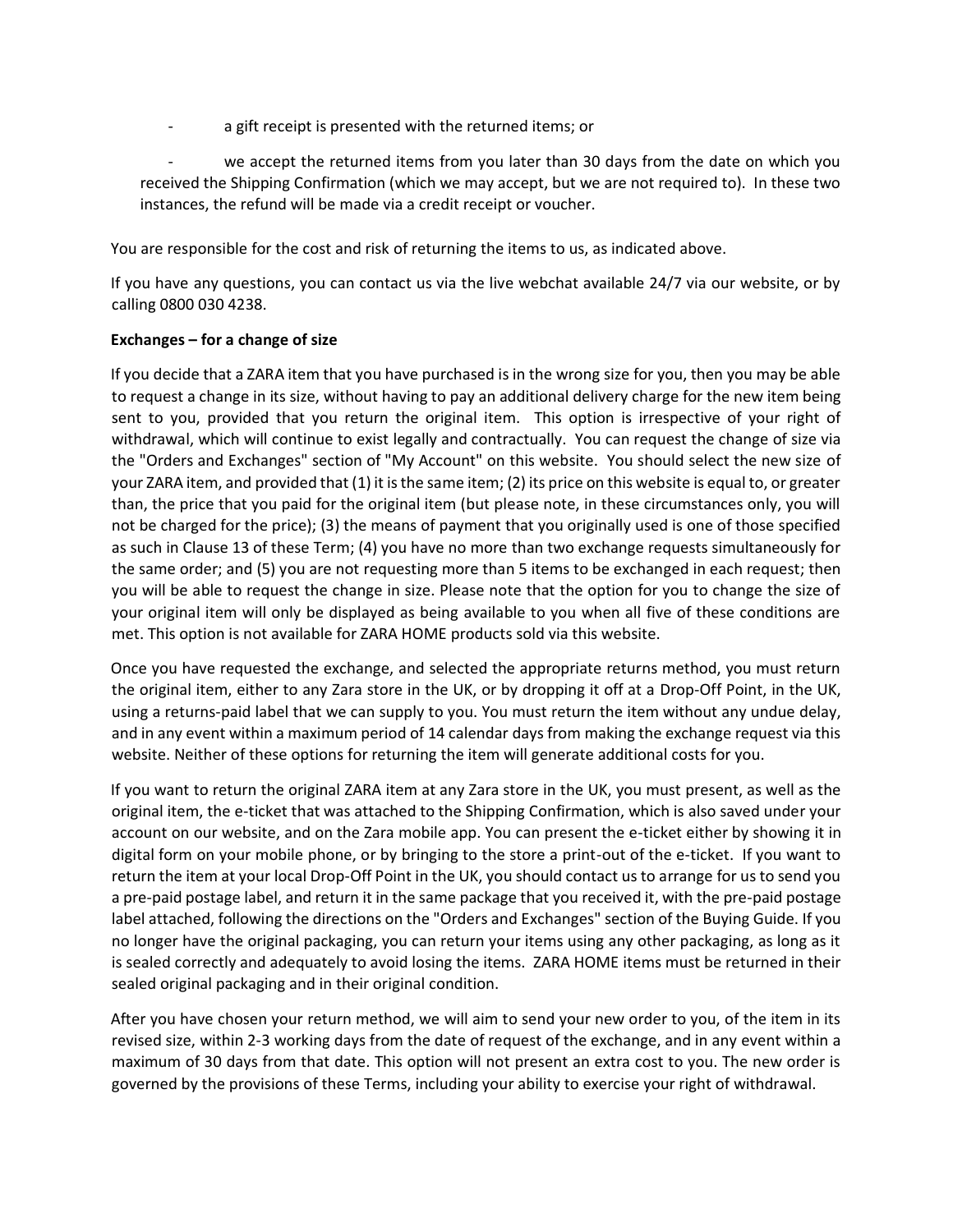Please note that if after 14 calendar days from the date of the exchange request made via this website, you have not returned the original item, we are entitled to charge you the costs corresponding to the new order placed, subject to the provisions of these Terms.

## **Returns of defective items**

If the item that you have received is defective, please notify us by using the live webchat available 24/7 via our website or by calling 0800 030 4238, and return the item in accordance with a) or b) above. Please provide proof of purchase, for example a copy of the E-ticket attached to the Shipping Confirmation. We will examine the item and if we deem it to be defective, we will provide a full refund including delivery charges, and the refund will be paid using the same means of payment that you originally used to pay for your purchase. These provisions do not limit any applicable statutory rights.

## **Returns of non-ZARA/ZARA HOME items**

You are responsible for checking the contents of any packages before you return them to us.

We are not responsible for the care or return of the contents of any packages which are erroneously returned to us (which included any products provided by other retailers) ("Erroneous Returns").

We may (but are not required to) contact you to inform you that you have made an Erroneous Return.

We will store any Erroneous Returns which we receive for a period of 14 days from the date we receive them. If you have not contacted us regarding the Erroneous Return within this time we will presume that the relevant contents have been abandoned. We reserve the right to destroy any such Erroneous Returns without notice to you.

Given the volume of returns we process, we do not promise that we will be able to locate all Erroneous Returns we receive.

If we are able to locate an Erroneous Return, we will take reasonable measures to return the relevant contents to you, but reserve the right to first require you to reimburse us for our reasonable costs in processing, storing and returning those contents to you.

## **RIGHT OF WITHDRAWAL**

You have the right to withdraw from your order within 14 days, without giving any reason, although please note you have no right to withdraw items that are classed as 'Excluded Items' as mentioned above. The withdrawal period is counted from the day of the delivery of the last item(s) in your order. The easiest way to exercise your right of withdrawal is to contact us by using the live webchat available 24/7 via our website or by calling Freephone 0800 030 4238, and returning the goods to us using either of the returns methods described above.

However, to meet the withdrawal deadline, it is sufficient for you to let us know about your decision to withdraw from your order before the withdrawal period has expired.

You may also use the model cancellation form as set out in the Appendix to these terms, although it is not obligatory.

If you have ordered items from outside the United Kingdom or the Isle of Man, from another EU member state via this website, then: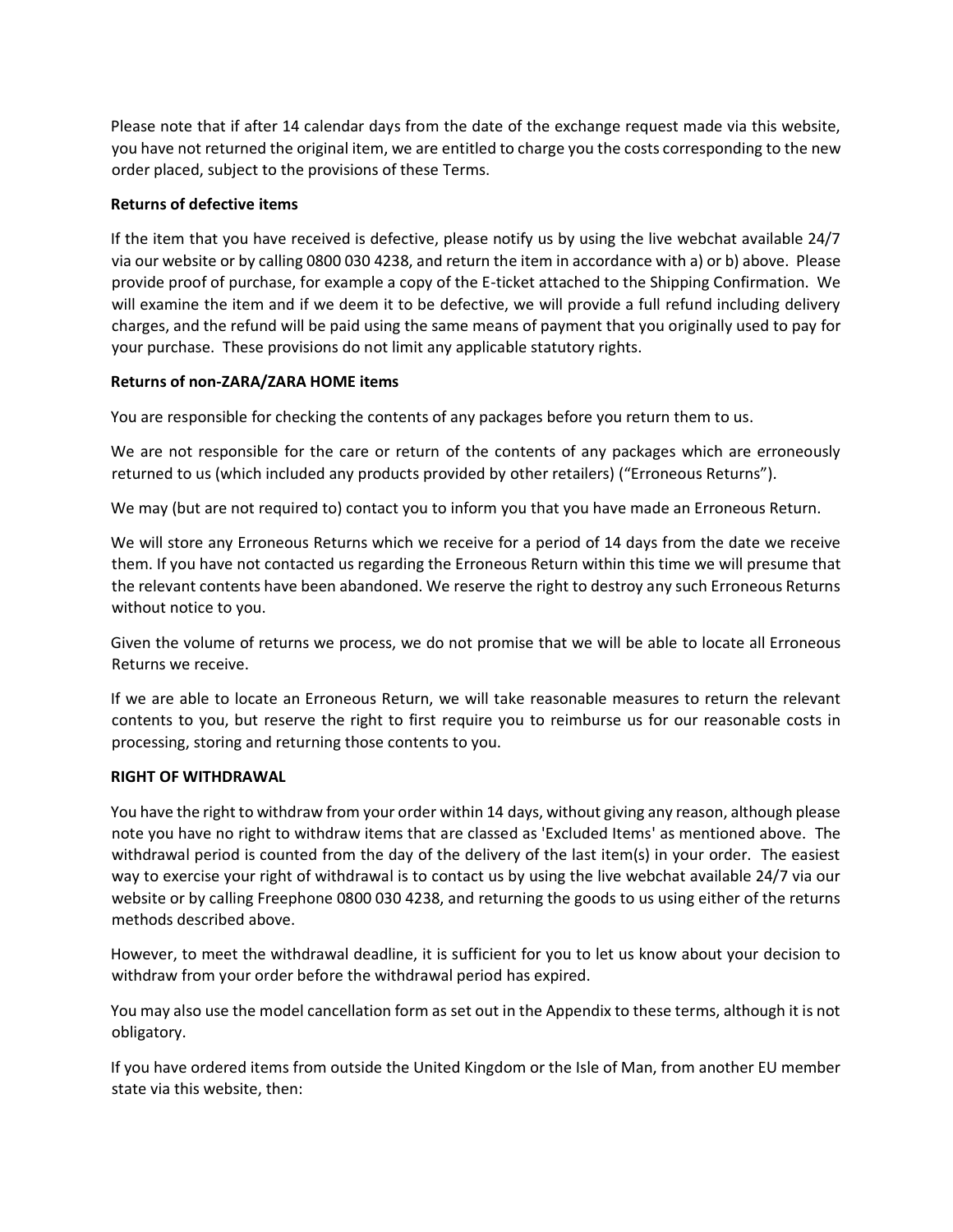- the provisions of this Clause 17 shall apply regarding withdrawal, returns and exchanges; and
- we are under no obligation to repay shipping costs to destinations other than to the original UK/Isle of Man delivery address, nor will we repay the return costs from destinations outside the United Kingdom or Isle of Man;

except if the item is defective, in which case the provisions of the paragraph above entitled "Returns of defective items" will apply in all cases.

### **Effects of withdrawal**

We will refund all payments received from you, including the costs of delivery to the original delivery address (although we will not refund any supplementary delivery costs if you chose an enhanced type of delivery rather than our least expensive type of standard delivery), less the fixed return costs if applicable (please see above), without undue delay and in any event no later than 14 days from the day on which we are informed about your decision to withdraw. We will use the same means of payment that you used to pay for your order and this will not cause you any extra fees.

We may withhold the refund until we have received the items back, or you have supplied evidence of having sent back the items, whichever is the earlier.

You must send back the items or hand them over to us without undue delay, and in any event no later than 14 days from the day on which we are informed about your decision to withdraw. Please use either of the returns methods described above. If you do not use either of these returns methods, you will need to bear the cost of returning the items to us.

You are only liable for any diminished value of the items resulting from their handling, other than that which is necessary to establish the nature, characteristics and functioning of the items.

## 18. ZARA EDITED

This website includes a specific section called "ZARA EDITED" where, in accordance with the section's terms and conditions, you can customise certain items by selecting your own texts and characters. You will find more information about this service in the relevant section.

Please bear in mind that, due to technical issues or other matters outside our control, the colours, textures and actual sizes may differ to those shown on screen. Please also be aware that because these are customised garments, they cannot be returned or exchanged.

You guarantee that you are authorised to use the texts and other elements that form part of the customisation of the products. Although we reserve the right to refuse your customisation or cancel orders for customised products for failure to comply with these conditions, you will be solely responsible for the customisation requested. We may refuse your customisation, or cancel orders for customised products, if the customisation includes or consists of inappropriate content, property belonging to third parties, or other illicit material.

We assume no responsibility for, and we undertake no obligation to verify, the texts or other elements included in the customisation created by users of this service. We do not guarantee the lawfulness of said texts or other elements, and we therefore take no responsibility for any loss and/or damage arising for any user(s) and/or third parties (whether these are individuals or public or private bodies) directly or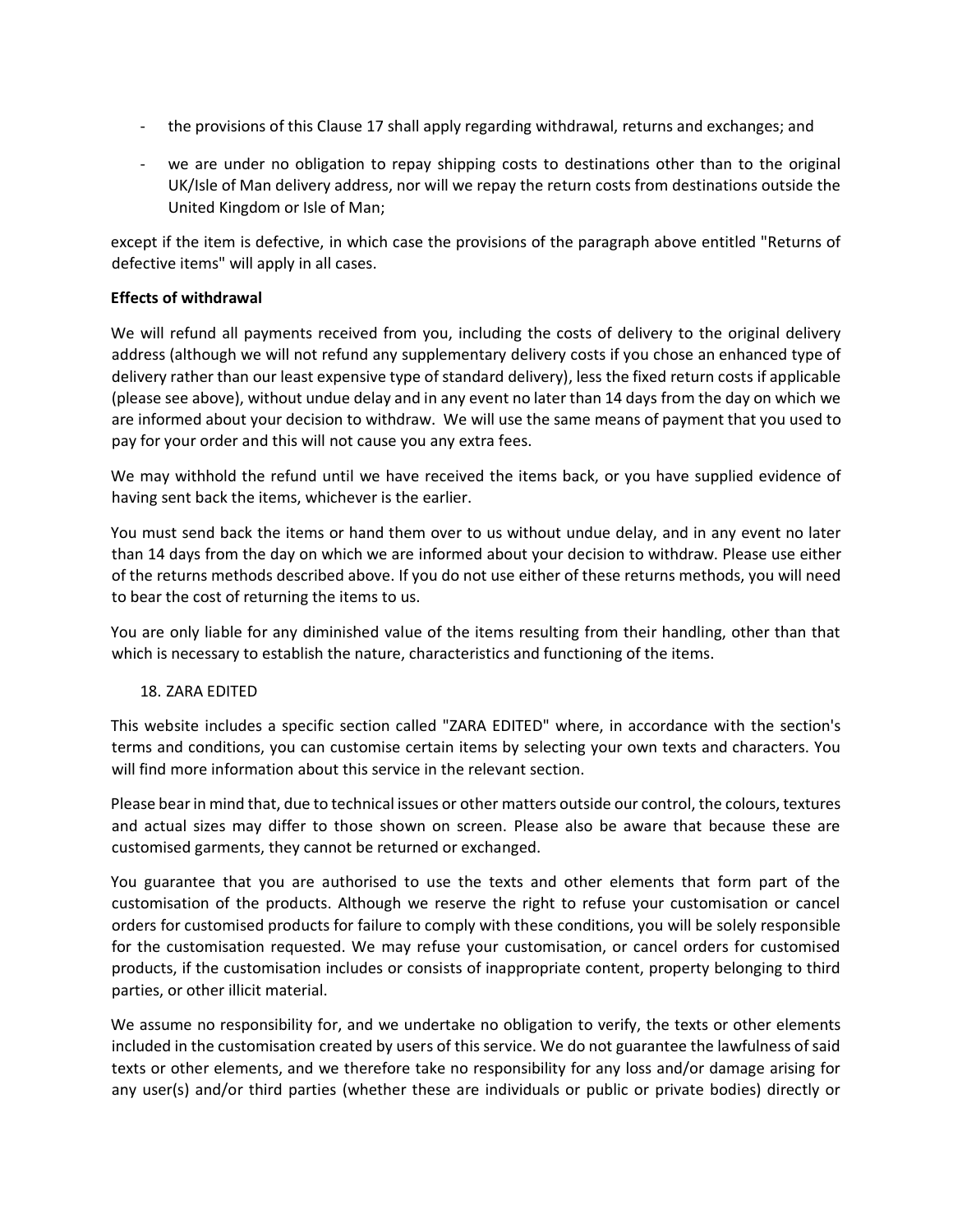indirectly derived from the use of the ZARA EDITED section or that have any direct or indirect relation to the section and/or its products.

### 19. LIABILITY AND DISCLAIMERS

Nothing in these Terms shall exclude or limit in any way our liability:

- 1. For death or personal injury caused by our negligence;
- 2. For fraud or fraudulent misrepresentation; or
- 3. For any matter for which it would be illegal or unlawful for us to exclude or limit, or attempt to exclude or limit, our liability.

We are responsible to you for foreseeable loss and damage caused by us. If we fail to comply with these terms, we are responsible for loss or damage you suffer that is a foreseeable result of our breaking the Contract or our failing to use reasonable care and skill, but we are not responsible for any loss or damage that is not foreseeable. Loss or damage is foreseeable if either it is obvious that it will happen or if, at the time the Contract was made, both we and you knew it might happen, for example, if you discussed it with us during the sales process.

We are not liable for business losses. We only supply the items for domestic and private use. If you use the items for any commercial, business or re-sale purpose we will have no liability to you for any loss of profit, loss of business, business interruption, or loss of business opportunity.

Due to the open nature of this website and the potential for errors in the storage and transmission of digital information, we do not warrant the accuracy and security of information transmitted to or obtained from this website unless otherwise expressly set out on this website.

We have a legal duty to supply items to you that are in conformity with the Contract, however, without affecting that duty and to the fullest extent permitted by law, all item descriptions, information and materials posted on this website are provided "as is" and without warranties express, implied or otherwise howsoever arising. Where you are contracting as a consumer, in line with our obligations at law, we will be responsible for delivering items to you that: (i) comply with the description given by us and possess the qualities that we have presented in this website, (ii) are fit for the purposes for which items of their kind are normally used and (iii) show the quality and performance which are normal in items of the same type and can which can reasonably be expected.

We warrant to you that any item purchased from us through this website is of satisfactory quality and reasonably fit for all of the purposes for which items of the kind are commonly supplied. To the fullest extent permissible pursuant to law, but without excluding anything that may not lawfully be excluded in the case of consumers, we disclaim all other warranties of any kind, whether express or implied, in relation to the items available on this website. Items (including handicraft items) sold by us will often contain the natural characteristics of the materials used in the manufacture of the completed item. Natural characteristics such as grain, texture, knots and colour variation should not be classed as faults or defects. Inconsistencies in these natural characteristics should be expected and appreciated. We select only items of the highest quality but natural characteristics are inevitable and should be accepted as part of the individual appearance of the item. Nothing in this Clause will affect your statutory rights as a consumer, or your Contract cancellation rights.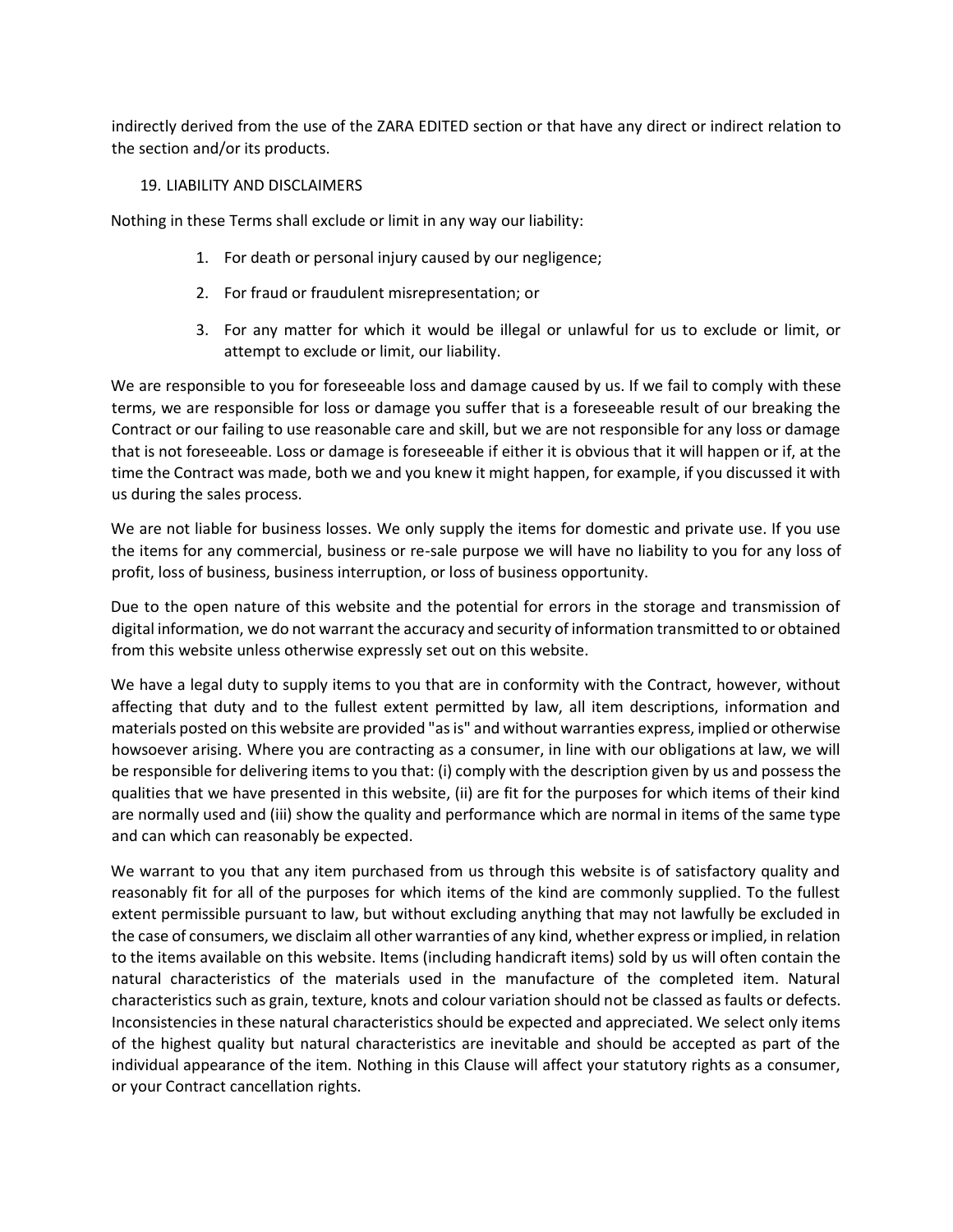### 20. INTELLECTUAL PROPERTY

You acknowledge and agree that all copyright, trademarks and all other intellectual property rights in all material or content supplied as part of this website shall remain at all times vested in us or our licensors. You are permitted to use this material only as expressly authorised by us or our licensors. This does not prevent you using this website to the extent necessary to make a copy of any order or Contract details.

## 21. VIRUSES, HACKERING AND OTHER CYBERCRIMES

You may not misuse this website/App by knowingly introducing viruses, Trojans, worms, logic bombs or other material which is malicious or technologically harmful. You will not attempt to have any unauthorized access to this website/App, to the server which hosts this site/App or to any other server, computer or data base related to our website. You undertake not to attack this website via a denial of service attack or a distributed denial of service attack. By breaching this provision you may commit a criminal offence under the applicable regulations. We will report any such breach to the relevant law enforcement authority and we will co-operate with the appropriate authority to disclose the identity of the hacker. Likewise, in the event of such a breach, your right to use this website/App will cease immediately. We will use reasonable care and skill to ensure that this website and App are safe, secure and free from bugs, viruses and other defects. Except to the extent it results from our failure to do so, we accept no liability for any loss or damage resulting from any denial of service attack, virus or any other software or material which is malicious or technologically harmful to your computer, equipment, data or material resulting from the use of this website/App or from the downloading of the contents thereof or of such contents to which this website/App redirects.

# 22. LINKS FROM OUR WEBSITE

We may have links from our website to other third party websites and materials; such links are provided exclusively for information purposes and we do not have any control whatsoever over the contents of such websites or materials. Accordingly, we accept no liability whatsoever for any loss or damage which may arise from the use of such links.

## 23. WRITTEN COMMUNICATIONS

Applicable laws require that some of the information or communications we send to you should be in writing. When using our site, you accept that communication with us will be mainly electronic. We will contact you by e-mail or provide you with information by posting notices on our website. For contractual purposes, you agree to this electronic means of communication and you acknowledge that all contracts, notices, information and other communications that we provide to you electronically comply with any legal requirement that such communications be in writing. This condition does not affect your statutory rights.

## 24. NOTICES

All notices given by you to us should be given to us by post to ITX UK Limited, Lumina House, 89 New Bond Street, London W1S 1DA. Subject to and as otherwise specified in Clause 23, we may give notice to you at either the e-mail or postal address you provide to us when placing an order. Notice will be deemed received and properly served immediately when posted on our website, 24 hours after an e-mail is sent, or three days after the date of posting of any letter. In proving the service of any notice, it will be sufficient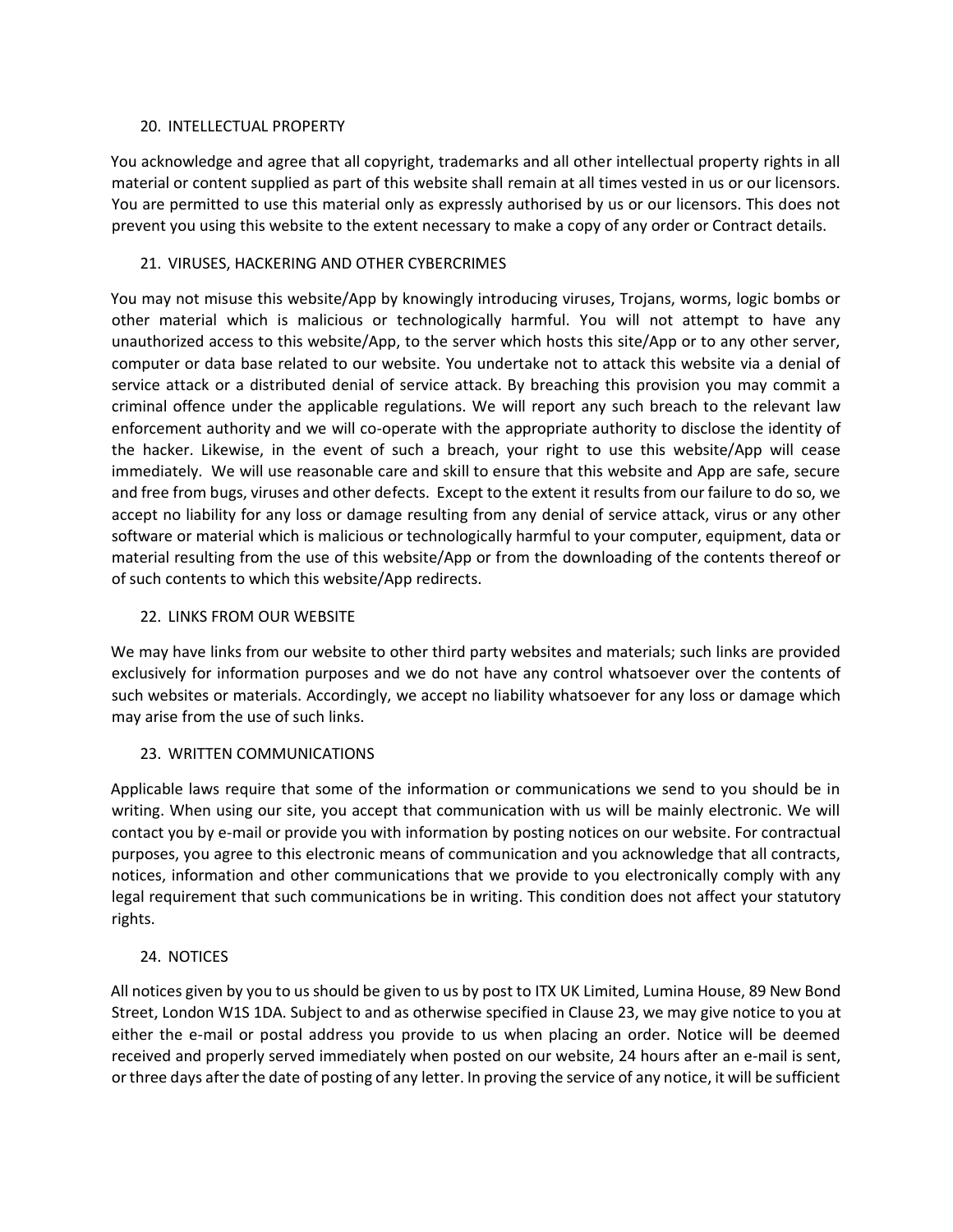to prove, in the case of a letter, that such letter was properly addressed, stamped and placed in the post and, in the case of an e-mail that such e-mail was sent to the specified e-mail address of the addressee.

## 25. TRANSFER OF RIGHTS AND OBLIGATIONS

The Contract between you and us is binding on you and us and on our respective successors and assigns. You may not transfer, assign, charge or otherwise dispose of the Contract, or any of your rights or obligations arising under it (aside from our guarantee), without our prior written consent.

However, you may transfer our guarantee in respect of defective products, which is stated at clause 16, to a person who has acquired the item. We may require the person to whom the guarantee is transferred to provide reasonable evidence that they are now the owner of the relevant item, for example by providing proof of purchase or producing a letter or chain of letters from the original Purchaser and subsequent Purchasers (where appropriate) transferring the benefit of the guarantee to the new owner of the item in question.

We may transfer, assign, charge, sub-contract or otherwise dispose of the Contract, or any of our rights or obligations arising under it, at any time during the term of the Contract. For the avoidance of doubt, any such transfer, assignment, charge or other disposition will not affect your statutory rights as a consumer or your rights under the Contract or cancel, reduce or otherwise limit any warranty or guarantee which may have been provided by us to you, whether express or implied.

## 26. EVENTS OUTSIDE OUR CONTROL

We will not be liable or responsible for any failure to perform, or delay in performance of, any of our obligations under the Contract that is caused by events outside our reasonable control.

An event outside our control includes any act, event, non-happening, omission or accident beyond our reasonable control and includes in particular (without limitation) the following:

- 1. Strikes, lock-outs or other industrial action.
- 2. Civil commotion, riot, invasion, terrorist attack or threat of terrorist attack, war (whether declared or not) or threat or preparation for war.
- 3. Fire, explosion, storm, flood, earthquake, subsidence, epidemic or other natural disaster.
- 4. Impossibility of the use of railways, shipping, aircraft, motor transport or other means of public or private transport.
- 5. Impossibility of the use of public or private telecommunications networks.
- 6. The acts, decrees, legislation, regulations or restrictions of any government.
- 7. Any shipping, postal or other relevant transport strike, failure or accidents.

Our performance under any Contract is deemed to be suspended for the period that any event outside our control continues, and we will have an extension of time for performance for the duration of that period. We will use our reasonable endeavours to bring the event outside our control to a close or to find a solution by which our obligations under the Contract may be performed despite the event outside our control.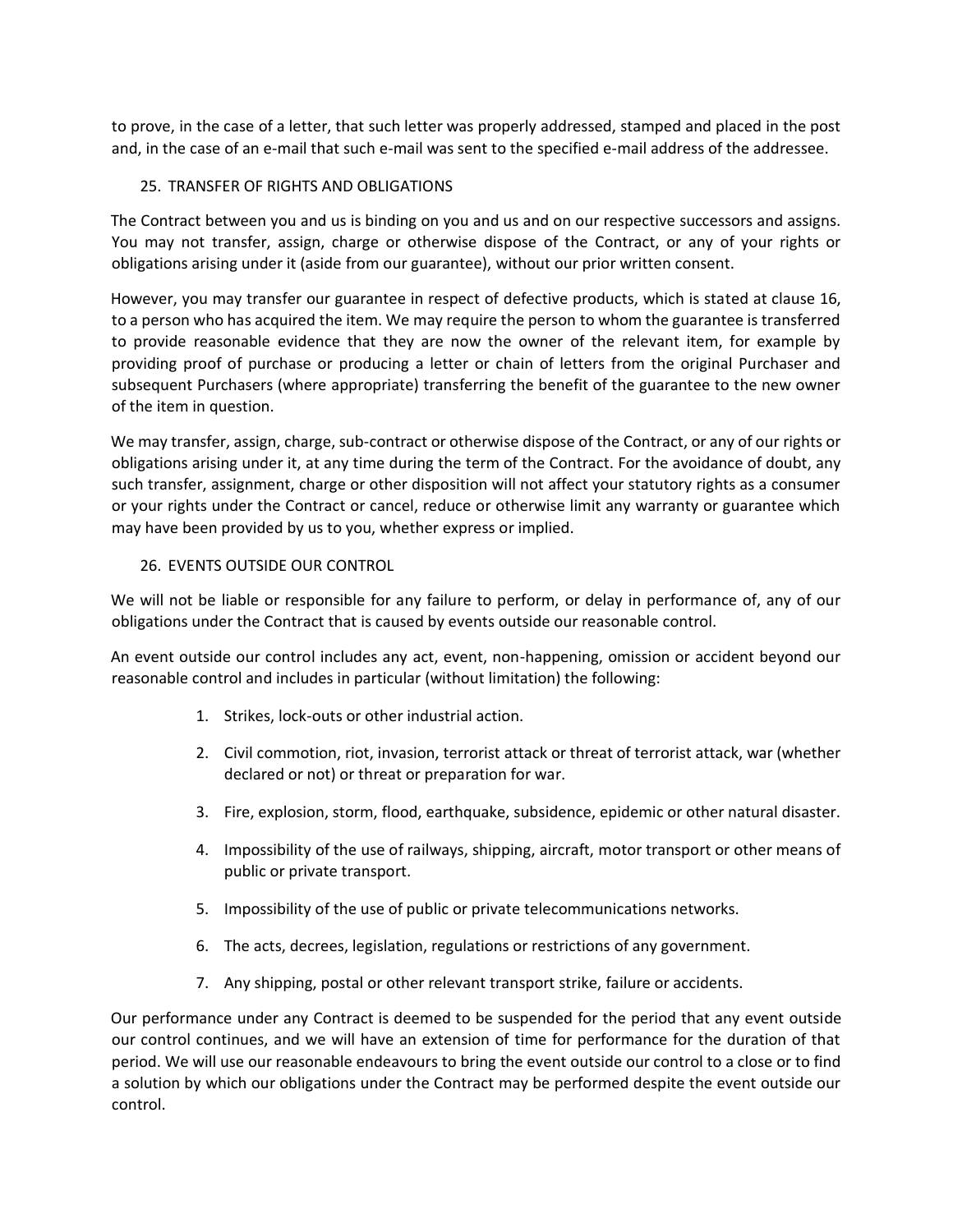## 27. WAIVER

If we fail, at any time during the term of the Contract, to insist upon strict performance of any of your obligations under the Contract or any of these Terms, or if we fail to exercise any of the rights or remedies to which we are entitled under the Contract, this shall not constitute a waiver of such rights or remedies and shall not relieve you from compliance with such obligations. A waiver by us of any default shall not constitute a waiver of any subsequent default arising from the Contract or the Terms. No waiver by us of any of these Terms shall be effective unless it is expressly stated to be a waiver and is communicated to you in writing in accordance with the paragraph on Notices above.

# 28. SEVERABILITY

If any of these Terms or any provisions of the Contract are determined by any competent authority to be invalid, unlawful or unenforceable to any extent, such term, condition or provision will to that extent be severed from the remaining terms, conditions and provisions which will continue to be valid to the fullest extent permitted by law.

# 29. OUR RIGHT TO VARY THESE TERMS

We have the right to revise and amend these Terms from time to time. You will be subject to the policies and Terms in force at the time that you use this website or order items from us, unless any change to those policies, Terms or Privacy Statement is required to be made by law or governmental authority, in which case, any potential changes will also apply to orders previously placed by you.

## 30. LAW AND JURISDICTION

The use of our website and the Contracts for the purchase of items through such website will be governed by English law. Any dispute arising from, or related to the use of this website or to such Contracts shall be subject to the non-exclusive jurisdiction of the English courts. If you are contracting as a consumer, nothing in this Clause will affect your statutory rights as such. If you live in Scotland you can bring legal proceedings in respect of the items in either the Scottish or the English courts. If you live in Northern Ireland you can bring legal proceedings in respect of the items in either the Northern Irish or the English courts. If you live in the Isle of Man you can bring legal proceedings in respect of the items in either the Isle of Man or the English courts.

## 31. FEEDBACK

We welcome your comments and feedback. Please send all feedback and comments to us via our live webchat available 24/7 via our website.

If you as a buyer consider your rights have been breached, you can address your complaints to us via our live webchat available 24/7, or by calling Freephone 0800 030 4238.

In the unlikely event that our Customer Services team are unable to resolve your complaint, and you are still not satisfied following the conclusion of our complaints handling procedure, then you may refer your complaint to RetailADR, which is an organisation authorised to resolve disputes between consumers and retailers [\(www.retailadr.org.uk\).](http://www.retailadr.org.uk/) They may be contacted via post to RetailADR, 12 Walker Avenue, Stratford Office Village, Wolverton Mill, Milton Keynes MK12 5TW (Tel: +44 203 540 8063), or via email to enquiries@retailadr.org.uk . We will review any complaint passed on to us by RetailADR.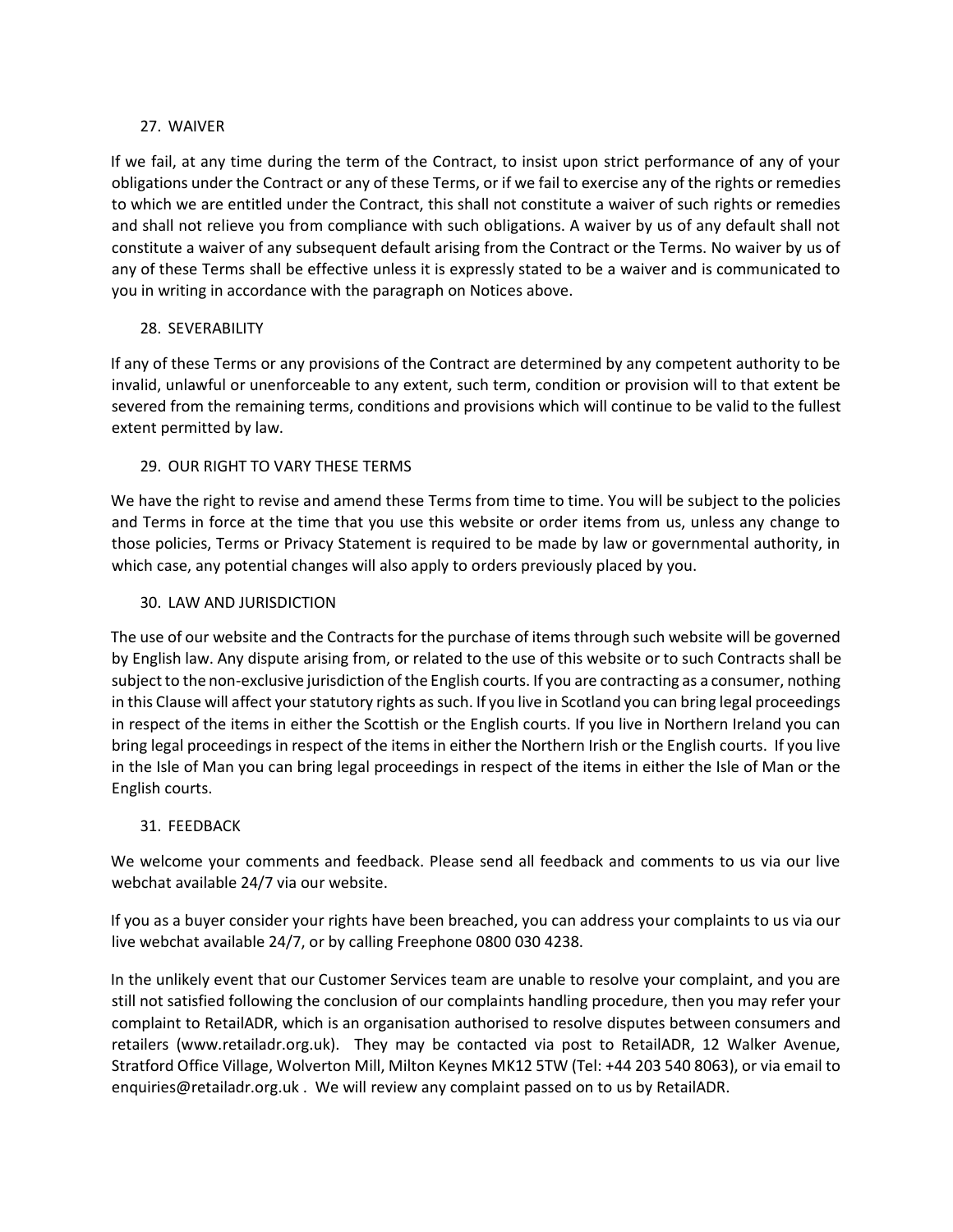Last updated on 20 June 2022

#### **APPENDIX**

Model cancellation forms

(complete and return this form only if you wish to cancel the contract,)

To ITX UK Limited, Lumina House, 89 New Bond Street, London W1S 1DA

I hereby give notice that I cancel my contract of sale of the following items:

*[customer to insert description of items]*

Ordered on/received on (\*)

Name of consumer

Address of consumer

Signature of consumer (only if this form is notified on paper)

Date

(\*) Delete as appropriate

## **TERMS AND CONDITIONS OF USE OF ZARA APP FEATURES**

These Terms and Conditions of Use (the "Terms") govern the access to and use of the services and various features available on the Zara App (as defined below). The Terms constitute the agreement between you and ITX UK Limited for the access and use of the services and features. These Terms are in addition and without prejudice to the Purchase Conditions of [www.zara.com.](http://www.zara.com/)

Features available on the App include: (i) the option to purchase items via the Zara App, this being deemed to be a purchase made on the Online Store, and therefore subject to the Purchase Conditions of [www.zara.com](http://www.zara.com/); (ii) the option to manage receipts for purchases made on Zara's online store (the "Online Store"); and (iii) the option to receive an electronic receipt (e-receipt) or electronic proof of purchase, by showing at Zara's physical stores (either the "Physical Store" or the "Physical Stores") the designated exclusive QR code for such purposes. Both the Online Store and the Physical Stores are operated in the United Kingdom by ITX UK Limited, a company registered in England and Wales with company number 02245999 whose registered office address is Lumina House, 89 New Bond Street, London W1S 1DA and VAT number GB 649 927871 ("ITX" or the "Company").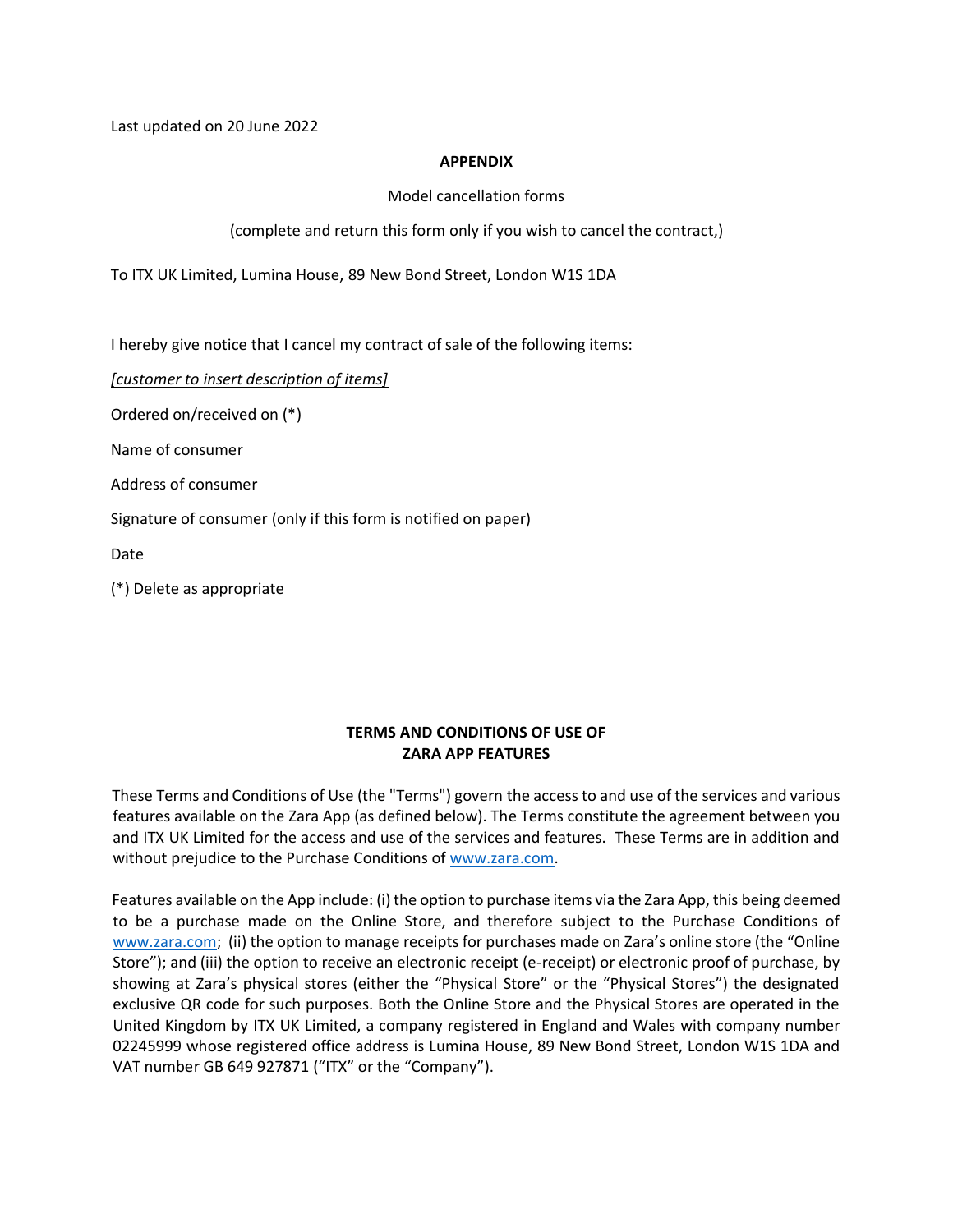## **1. GENERAL DESCRIPTION OF THE SERVICE**

## **1.1. Purchase of items on** [www.zara.com](http://www.zara.com/) **via the Zara App**

Customers can purchase items on [www.zara.com](http://www.zara.com/) via the Zara App. Purchases made using the App are deemed to be purchases made on the Online Store and as such, are subject to the Purchase Conditions of [www.zara.com,](http://www.zara.com/) which you need to accept before purchasing any item.

## **1.2. Management of receipts for purchases made on the Online Store**

Receipts for purchases made on the Zara Online Store are stored on the App, specifically in the 'My Purchases' section.

## **1.3 Obtaining an electronic receipt**

When paying for a purchase in Physical Stores, you can request a receipt in electronic format. To do this, you must present the QR code on the App that will be displayed for this purpose, so that the receipt can be automatically sent to the App.

From then on, you may make exchanges or returns at Physical Stores using this electronic receipt, in accordance with the applicable terms and conditions, ITX's commercial policy, and all relevant legislation.

In this instance, you will not be issued a paper receipt. **Therefore, it is paramount that you understand that by using this QR code you are expressly requesting the e-receipt or the proof of purchase in electronic form, and are therefore opting out of receiving it in paper form.** In any case, you may always request the paper receipt by contacting our Customer Services, via any of the means of contact stated on Zara's website.

At all times, regulations on e-receipts or any other matter, and those to which these Terms and Conditions are bound, shall always prevail.

If you wish to re-register from using Wallet, you have the ability to request during the de-registration process that all your receipts stored in the App can be sent to an email address that you designate for such purposes.

## **1.4 Scan receipts**

if your original receipt is in paper format, you can generate a digital version of the same receipt by scanning the QR code that is found printed on the receipt. From then on, you can use this electronic receipt to make returns in Physical Stores, although please note that any returns will always be in accordance with the relevant terms and conditions, ITX's commercial policies, and all relevant legislation.

## 1.5 **Pay & Go functionality**

You will find on the main page of "Store Mode", a section called "Pay & Go" will appear, which is a function available in certain Zara Physical Stores in the United Kingdom.

Within Pay & Go, you can scan the barcode or QR code from your chosen garment label, complete your purchase by paying the amount, and finally de-tag the garments, without having to go to the till.

At the end of the procedure, you will be sent a notification, indicating that your digital purchase receipt is in electronic format the App. **Therefore, it is paramount that you understand that by using the Pay &**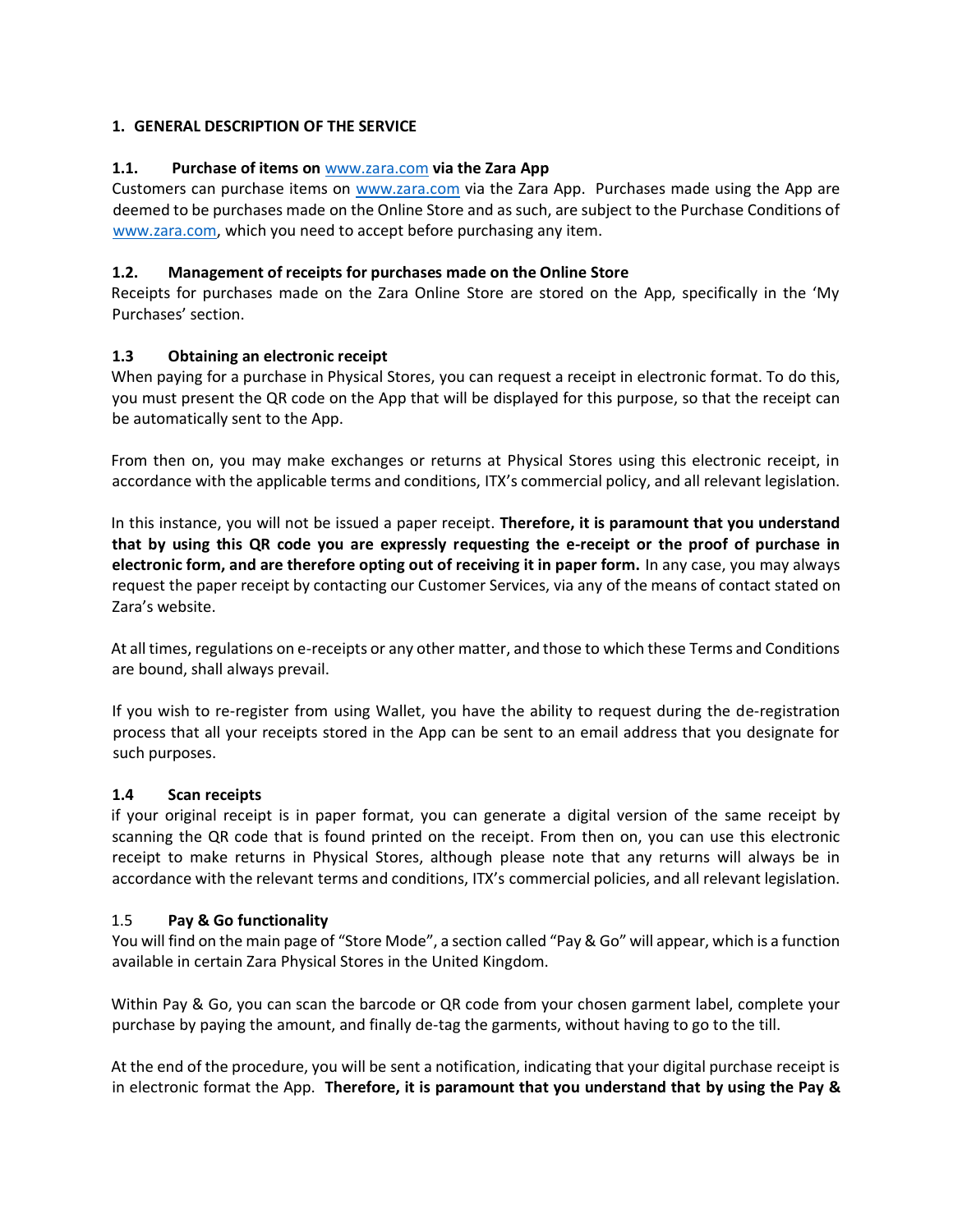**Go function you are expressly requesting the receipt in electronic form, and are therefore opting out of receiving it in paper form.** If you do want a receipt in paper form, you should not use the Pay & Go function, and instead go to the till in the Physical Store to pay for the items.

The payment methods for the Pay & Go function are: Visa and Mastercard.

Please note that the purchase of items using Pay & Go function is considered a purchase in a Physical Store (not online), so the commercial terms and conditions applicable to it are those corresponding to the Physical Store, that you will find displayed at the till, and that we remind you of below:

ITX UK Limited will exchange or refund any unworn item returned in its original condition within 30 days of purchase, on production of your receipt. A refund will be given by the same method as the original payment and, in the case of card purchases, back to the same card. If you do not have the original card, the refund will be given on a Voucher Card. The Voucher Card can be used to purchase items in any Zara, Zara Home, Massimo Dutti, Pull & Bear, Bershka and Stradivarius stores in the UK and on their respective UK websites, and the UK website of Oysho, for a period of three years or until the balance of the card has been used up. The balance of the card may not be refunded or exchanged for cash. If you have a gift receipt, the refund will be given on a Voucher Card. If you have purchased items with a Gift Card, the refund will be given onto your Gift Card. If you do not have the original Gift Card, the refund will be given on a Voucher Card. Where the item you have purchased is a Gift Card, our Gift Card General Terms and Conditions apply. You may not exchange or return items purchased outside the United Kingdom or items that that have been tailor-made for you, or altered at your request. This returns policy is in addition to, and does not affect, your statutory rights.

## **2. AVAILABILITY OF SERVICES OFFERED VIA THE APP**

In accordance with applicable laws, ITX reserves the right to amend, suspend or delete, at any time, at our sole discretion and without prior notice, whether generally or in particular for one or more users, any or all of the Zara App features, and to modify, suspend or delete, under the same terms, the availability of all or part of the Service.

#### **3. LIABILITY**

Except in those cases where the exclusion of liability is legally limited, we are not liable for any damage that you may suffer from using the Zara App in its different features.

You agree to use the Zara App exclusively for the purposes for which it is intended and therefore, to not make any improper or fraudulent use thereof, and you will be liable to the Company and/or any third party for any damage which may arise from an improper use of the Zara App.

You will be liable in the following cases:

a) when, where applicable, your equipment or terminals associated with the App, SIM cards, email addresses and/or any Passwords are used by a third party authorised by you without our knowledge;